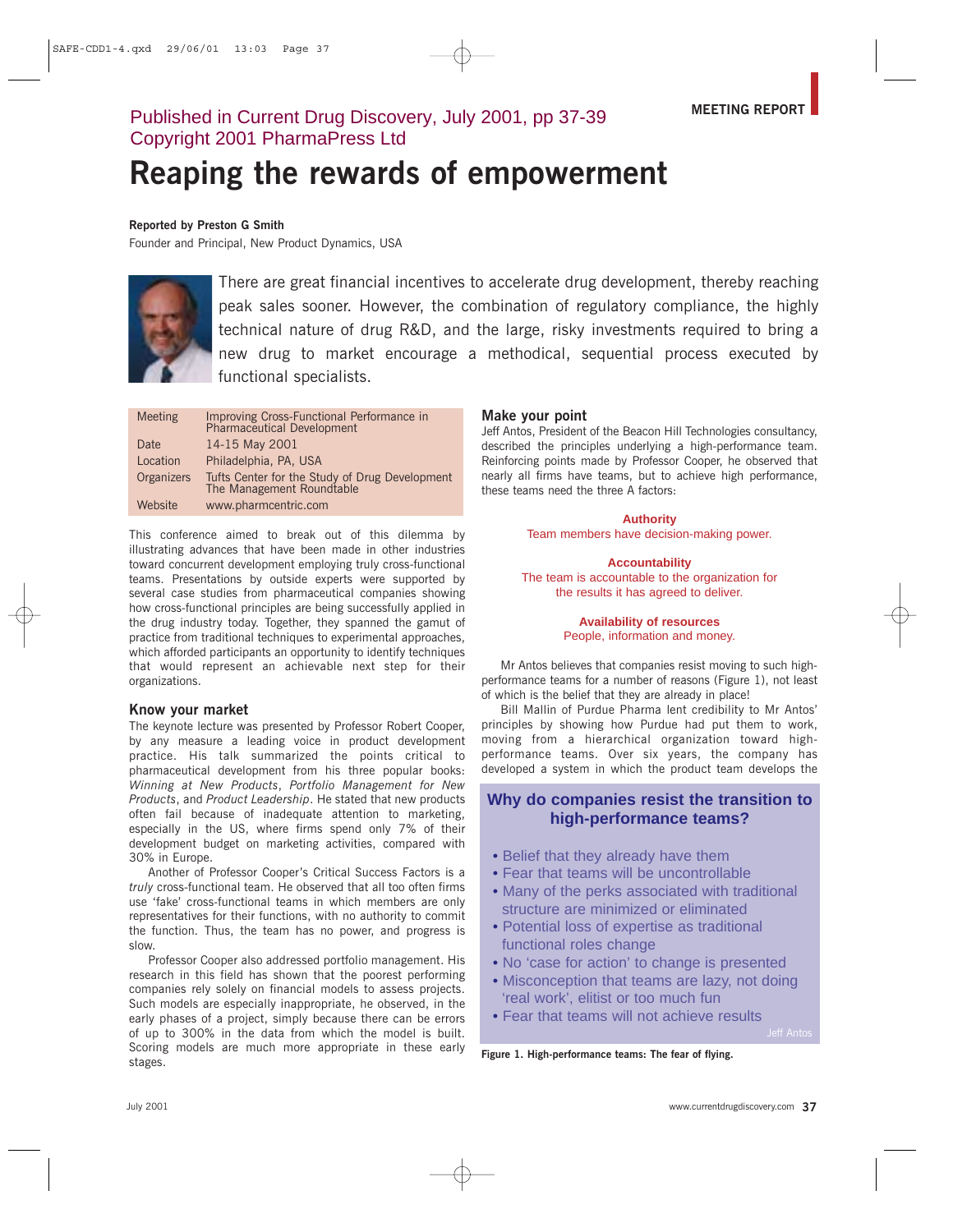product profile, team member skills are matched to team skill needs, both teams and functions have budgets, and the core teams are composed of accountable members.

# Co-location

Charles Gombar, a Senior Director at Wyeth-Ayerst, presented what he called a "work in progress" on his firm's teams. The changes being made include integrating the whole business unit under one roof, a concept known as co-location, which can greatly enhance cross-functional communication and coordination, and thus speed.

Unfortunately, this powerful technique is waning as companies rush to globalize or are dispersed through mergers. Stephen Goldsmith, representing Business Engine Software Corp, tackled the popular but complex issue of building 'virtual' teams. He offered a ten-step process for knitting dispersed teams together through communication and collaboration technology. He also cautioned: "don't get caught up in the hype of ecommerce. Instead, worry about managing your business. The software is only as good as the business practices you have."

At New Product Dynamics consultancy, we have compiled a list of eight earmarks of fast-to-market teams, drawn from across all industries. The major distinguishing characteristic of the fast teams is a leader who has the power to make decisions, a variation on the same points that Robert Cooper and Jeff Antos made. I use the 'ham-and-eggs' analogy: in a skillet of ham and eggs the chicken is merely involved, but the pig is committed. This distinction makes all the difference in the world in team performance.

# Characterizing the target

Susan Speziale, representing Pharmacia, described tools that her matrix-management teams use effectively. One such tool is a target product profile (TPP), which spells out realistic requirements for successful development and commercialization of a product. Realistic means that the TPP is developed with

marketing involvement but is not a wish list. The team initiates the TPP early in the project, and it evolves throughout development. Figure 2 illustrates a TPP for an antipneumonia drug. The TPP gets all important product require-

"... in a skillet of ham and eggs the chicken is merely involved, but the pig is committed. This distinction makes all the difference in the world in team performance." Preston G Smith

ments in front of the team simultaneously so that developers can balance them, and the TPP also becomes useful when someone proposes a change in product direction.

Another of Pharmacia's tools is target product labeling (package insert and summary of product characteristics). This draft of key data and labeling text also evolves with the product. Besides its internal uses to guide development, Pharmacia has found the target labeling to be valuable when shared with outside opinion leaders and with regulatory authorities. When reviewed early with regulatory agencies, Pharmacia has gained foresight into potential regulatory hitches, such as areas in which the agency had no direct experience and would have to prepare itself. Target labeling is thus a powerful way to speed development and ensure a user-friendly product.

Observe that Pharmacia's target product labeling is a similar approach to that used by manufacturers of consumer durables, who write the user manual first, and then develop the product in accordance with it.

# **Target product profile: Product XYZ**

| Indication                 | • Community-acquired pneumonia<br>caused by penicillin-susceptible and<br>-resistant Streptococcus pneumoniae |
|----------------------------|---------------------------------------------------------------------------------------------------------------|
| Population                 | • Pediatric and adult patients                                                                                |
| Dose and<br>administration | • Solid and liquid oral forms; once-<br>daily regimen for 5 days                                              |
| Safety profile             | • Better gastrointestinal tolerance<br>compared to market leader                                              |
|                            | Health economics • Sufficient data to justify reimbursement                                                   |

Figure 2. Target product profile for an anti-pneumonia drug: A realistic set of aims, not a wish list.

#### The outside angle

David Zuckerman, of the Customized Improvement Strategies consultancy, characterized an 'extreme' example of crossfunctional teams as a team linking a pharmaceutical company with a contract research organization. Although this may currently be considered unusual in the pharmaceutical industry, in other industries, such as automobiles or computers, it has become quite routine to farm out major portions of a development project to such a partner.

Nevertheless, Mr Zuckerman offered the conference several techniques for improving such cross-functional collaboration. One is an appreciation for what he calls 'implicit' versus 'explicit' knowledge. We get ourselves into trouble when we implicitly assume that others can read our minds, so in a team situation we must go to great lengths to explicitly state what we are

> thinking and what we desire. This implicit/explicit distinction especially critical is  $for$ international teams, because, for example, Asians naturally operate more implicitly, while Westerners work more explicitly.

The Lundbeck example

Allan Wehnert of Lundbeck, Denmark, provided the most provocative talk of the conference, judging from the number of questions asked. He described, in considerable detail, a system that Lundbeck has developed over the past eight years to manage development resources. Lundbeck identifies each development activity and assigns it a number. There are about 250 activities per development project. No resources can be applied until an activity receives its activity number and is thus entered into the system. Then resources and budget are linked to activities, and the development team can control approval of the activities. The availability and use of resources is now all covered by a rich database, which management monitors through a variety of reports.

Mr Wehnert emphasized that this system has become his company's normal operational procedure, but cautioned that you can't just buy such a system and expect it to work; it requires support by both senior management and the IT group.